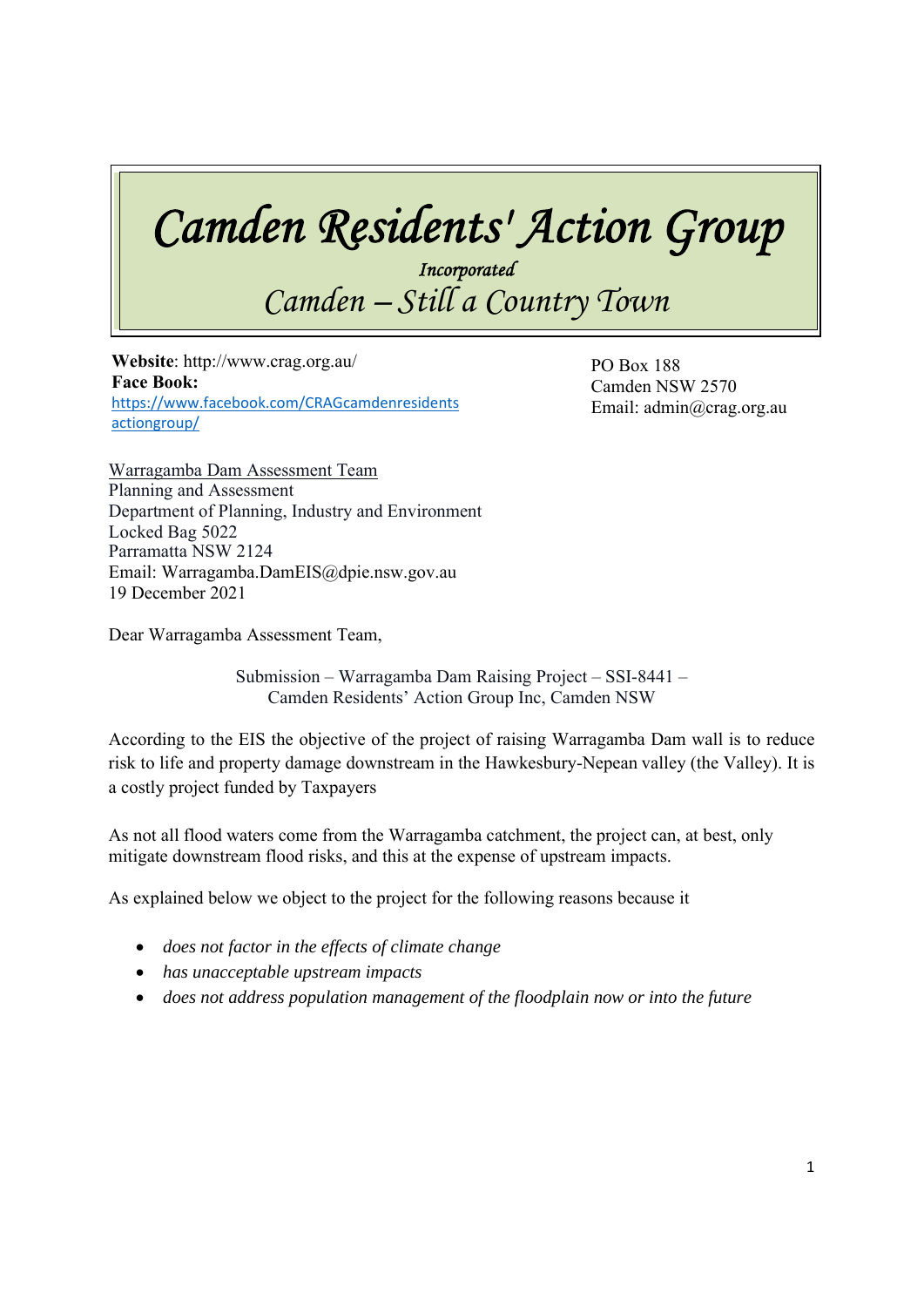## **Project does not factor in the effects of climate change**

Given climate change and the unpredictability of the number and severity of extreme weather events, trusting that raising the dam wall will largely mitigate risk to life and property is wishful thinking and foolhardy. As stated by the Committee for Sydney's urban policy think tank 1: *There is one problem with this strategy: in a major rain event, the higher dam wall will still not be nearly enough to protect the flood plain. It will only work for smaller amounts of rain.* 

The Warragamba catchment is not the only source of flooding. Whilst raising the dam wall may delay the flood peak, captured water would still spill to join water from other tributary sources and constrict the ability of the Hawkesbury River to drain the Valley. This bathtub effect means there is little chance for the water to escape and the maximum height of the flood waters is not necessarily reduced. Raising the wall may help in times of less extreme rainfall, but in the volatile climate we are faced with, cannot be relied upon to protect people and property.

## **Project has unacceptable upstream impacts**

Raising the height of the wall would force waters further into the upstream Burragorang Valley area which also connects with the UNESCO Blue Mountains World Heritage Area and largely comprises native bushland. Wollondilly Shire Council and Blue Mountains Council, who best understand their areas, condemn the impacts as unacceptable.

In particular raising the dam wall will flood:

- wild rivers, including lower sections of Kowmung River, a NSW state declared Wild River with pristine ecological values;
- 1,200 sites of immense cultural, national and historical significance in the Burragorang Valley, such as indigenous cave art, occupation and burial sites, and the overall impact on the remaining Indigenous history of the Gundungurra people;
- 6,000 hectares of the World Heritage-listed Blue Mountains National Parks, and further endanger already threatened species like the Regent Honeyeater and the Camden White Gum.

<sup>&</sup>lt;sup>1</sup>Committee of Sydney 1 June 2021 *Warragamba Dam: To raise or not to raise... That is the question, or is it?* Available at https://sydney.org.au/wp-content/uploads/2021/11/Committee-for-Sydney-Warragamba-Dam-To-Raise-or-Not-June-2021.pdf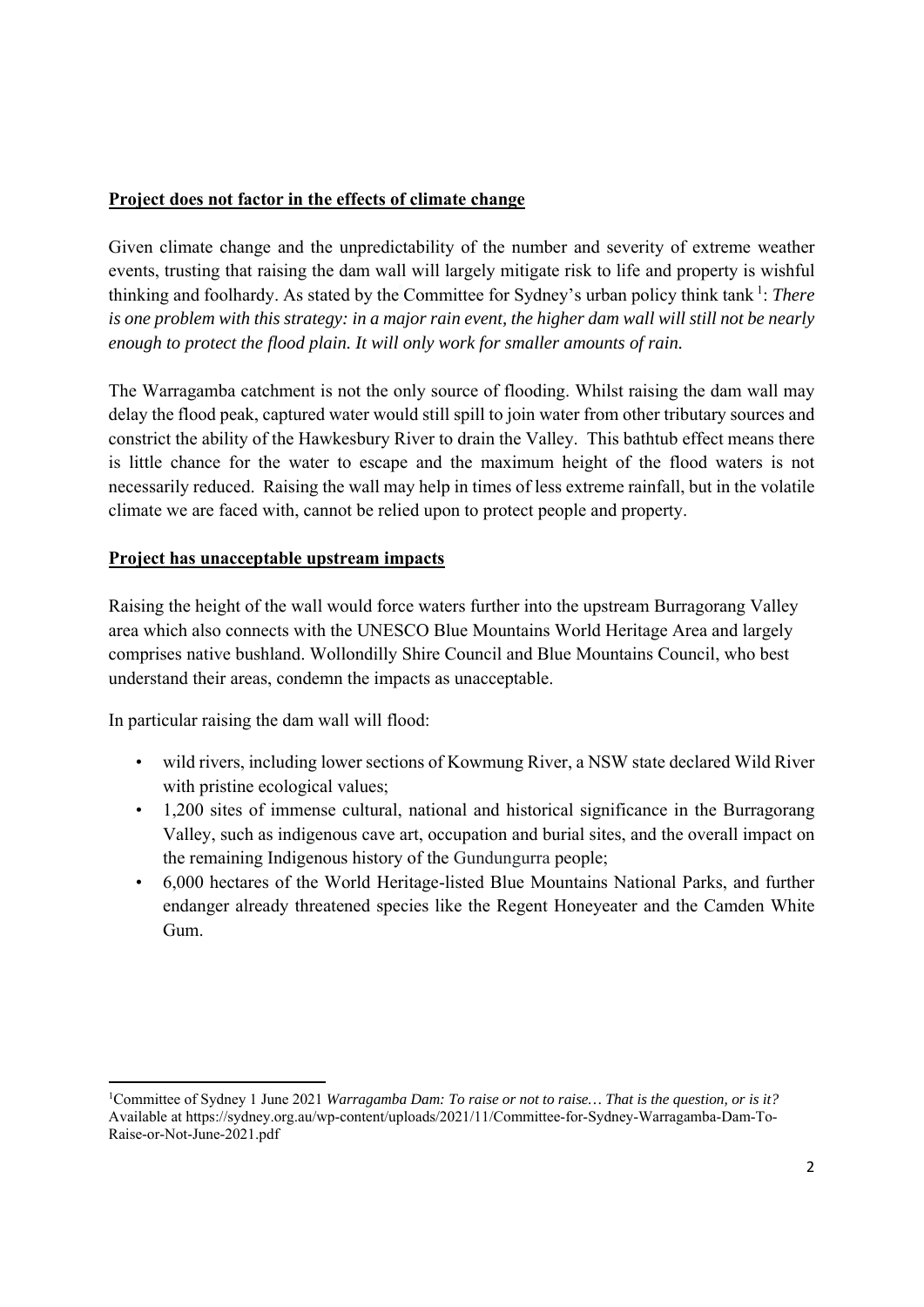There are major impacts on the Blue Mountains World Heritage Area. UNESCO $2$  (2019) having already urged Australia to ensure that the impacts are rigorously assessed, considers that the upstream inundation resulting from the raising of the dam wall is incompatible with its World Heritage status and is likely to adversely impact its Outstanding Universal Value.

The Federal Government requested, because about 70% of the predicted temporary inundation area was burnt in the black summer fires of 2019-2020, that Water NSW undertake an analysis of the impacts to be included in the EIS.

 $UNESCO<sup>3</sup>$  (2021) in declaring the black summer fires of utmost concern states

*The World Heritage Centre and IUCN continue to receive third-party information raising concerns about the rigor of the EIS process. It is therefore recommended that the Committee reiterate its request to the State Party to ensure, in line with its previous commitments, that the current process to prepare the EIS fully assesses all potential impacts on the OUV of the property and its other values, including Aboriginal cultural heritage. Given the significant impact of the 2019-2020 bushfires on the property, it will be also particularly important to undertake a thorough further assessment of how potential impacts of the raising of the Wall could exacerbate fire impacts, given that 70% of the predicted temporary inundation area is reported to have burnt. Such an assessment should also consider medium and longer-term recovery prospects of key species and habitats within those areas.* 

It is our understanding that the biodiversity section of the EIS was prepared before the 2019/2020 black summer fires. Therefore, their impact on endangered species in the upstream areas is not accounted for in the EIS. The EIS does not assess the full potential impact of raising the dam wall and flooding of their habitats. For instance, the vulnerable species of greater gliders was badly affected by the fires.

The destruction of culturally significant Aboriginal sites raises concerns about the level of engagement with First Nations, who in early 2018 established a panel of 22 Registered Aboriginal Parties on the project to participate in field surveys and provide comment<sup>4</sup>. The Federal Government in response to consistent complaints by traditional owners that they have not been properly included in cultural heritage surveys has told the New South Wales Government that the Indigenous heritage work needs to be redone5

<sup>2</sup> UNESCO 2019 *Decision: 43 COM 7B.2 Greater Blue Mountains Area (Australia) (N 917)* Available at https://whc.unesco.org/en/decisions/7430/

<sup>3</sup> UNESCO 2021 *Conservation issues presented to the World Heritage Committee in 2021* Available at https://whc.unesco.org/en/soc/4174

<sup>4</sup> Rachel Knowles 30 October 2020 *Raising of Warragamba Dam to destroy over 1,200 cultural* sites National Indigenous Times Available at https://nit.com.au/raising-of-warragamba-dam-to-destroy-over-1200-cultural-sites/ 5

<sup>&</sup>lt;sup>5</sup> Kathleen Calderwood 12 Sep 2020 *Plans to raise Warragamba Dam wall could see flood destroy Indigenous artefacts, leaked document says* ABC News Available at https://www.abc.net.au/news/2020-09-12/report-slamswaragamba-dam-raised-wall-plans-indigenous-heritage/12656878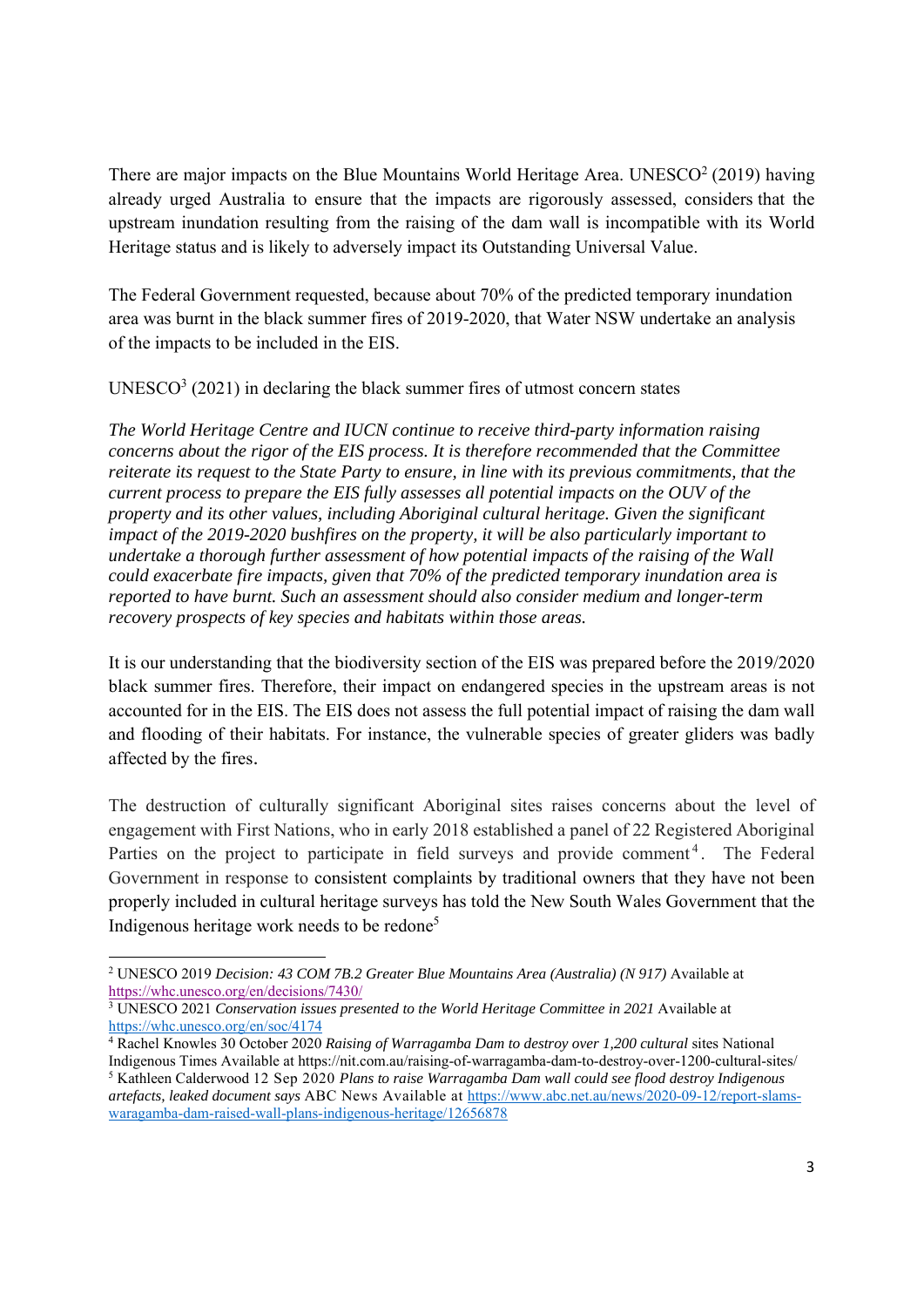## **Project does not address population management of the floodplain now or into the future**

The population of the Valley is planned to increase, with Infrastructure NSW<sup>6</sup> (p. 19) stating *The Hawkesbury-Nepean Valley is changing from a semi-rural landscape to an urbanised floodplain, and includes parts of Greater Sydney's rapidly growing North West Growth sector. Up to 134,000 people live and work on the floodplain and could require evacuation. This number is forecast to double over the next 30 years. Over 25,000 residential properties and two million square metres of commercial space are currently subject to flood risk, and this will significantly increase in the coming years.* 

This urbanisation of the floodplain is contrary to the project's objective of minimising risk. It places more people in harm's way whilst benefiting property developers who make short term profits as the expense of the long-term welfare of residents. The geography of the Valley and the river system of tributaries means that attempts to control the Warragamba catchment cannot necessarily control the risk to people and property.

Means of mitigating the flood risk for the current population of the floodplain could include releasing water from the dam, when necessary, without raising the wall, if another source of water for Sydney, such as a desalination plant, was established.

Salient lessons should be evident from Queensland's flooding in 2011 with over 200,000 people affected including 35 deaths and an economic cost to the nation of billions. Legal action was launched (and won) on behalf of thousands of flood victims for compensation from the Queensland Government, SunWater and the dam operator Seqwater.

Infrastructure NSW (p. 3) further states that the flood risk is currently heightened by:

- insufficient road capacity to safely evacuate the whole population in a timely fashion;
- a fragmented approach to managing flood risk;
- low community awareness about the flood risk.

An increase in population on the floodplain can only exacerbate these problems.

<sup>6</sup> Infrastructure NSW *Resilient Valley, Resilient Communities Hawkesbury-Nepean Valley Flood Risk Management Strategy January 2017* Available at https://www.infrastructure.nsw.gov.au/media/1534/insw\_hnvfloodstrategy\_\_1\_v2.pdf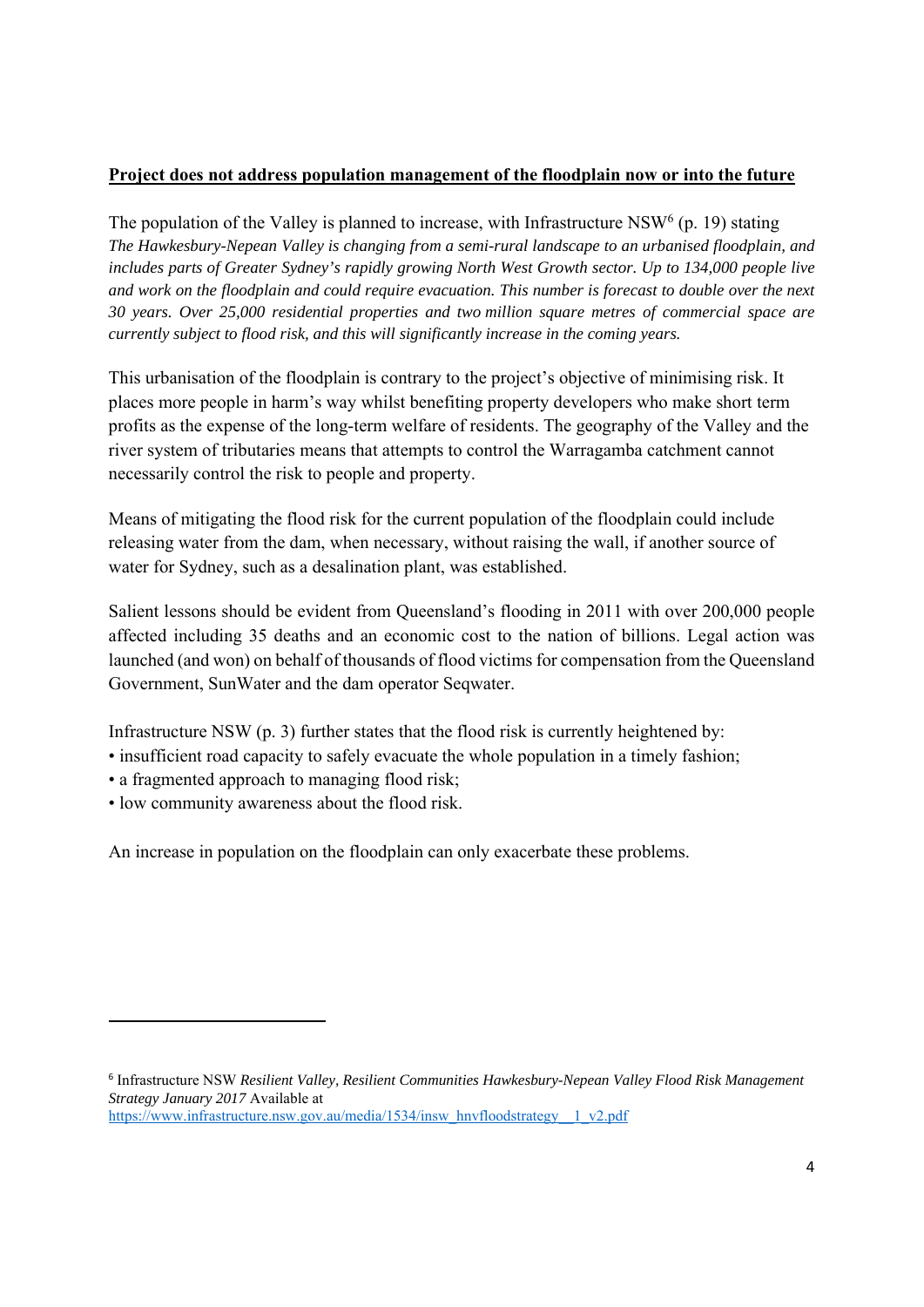**In summary, we object to the project because:** 

- **second guessing the future climate is fraught with uncertainty and cannot be factored reasonably into any potential benefits of the project;**
- **the upstream impacts are not adequately researched and assessed, but are by all accounts of experts including the indigenous community, very severe and will result in irreplaceable loss;**
- **people and property on the floodplain will still be subject to flood risk. The objective of the proposal is not satisfied.**

According to the Wollondilly state Minister<sup>7</sup>, who has recently come out against his own government's project, WaterNSW has conceded damage to this pristine area will occur and monetary offsets of up to \$2 billion will be likely necessary. The MP further stated that much of what will be lost is irreplaceable and priceless and that there appears to be minimal benefit for the project's \$1.6 billion construction cost.

The Insurance Council of Australia<sup>8</sup> also recently stated that the public money spent raising the wall would be better used buying back flood-prone land that never should have been developed in the first place and that settlement in the Hawkesbury-Nepean Valley was the country's biggest example of historically poor planning decisions, with tens of thousands of people living on one of Australia's most effective flood plains.

A parliamentary inquiry in June 2021 was told that the cost of buying back homes in the one-in-100 flood level would cost more than \$4.5 billion, which is within the order of magnitude of the \$3.6 billion that has been estimated for the cost of the project and monetary offsets for damage to upstream areas.

 A cost benefit analysis of this project is very unlikely to show any net benefit. The losses to the environment and indigenous heritage cannot be properly monetised and are simply too great.

<sup>7</sup> Jess Layt 6 December 2021 *Wollondilly MP Nat Smith against raising of Warragamba Dam wall* Camden Advertiser Available at *https://www.camdenadvertiser.com.au/story/7540415/wollondilly-mp-nat-smith-againstraising-of-warragamba-dam-wall/*

**<sup>8</sup>** Angus Thomson 21 October 2021 *'False comfort': Buy-backs call sparks government spat with insurers over Warragamba* Sydney Morning Herald Available at https://www.smh.com.au/environment/conservation/falsecomfort-insurers-call-for-land-buybacks-instead-of-raising-warragamba-dam-wall-20211020-p591ld.html